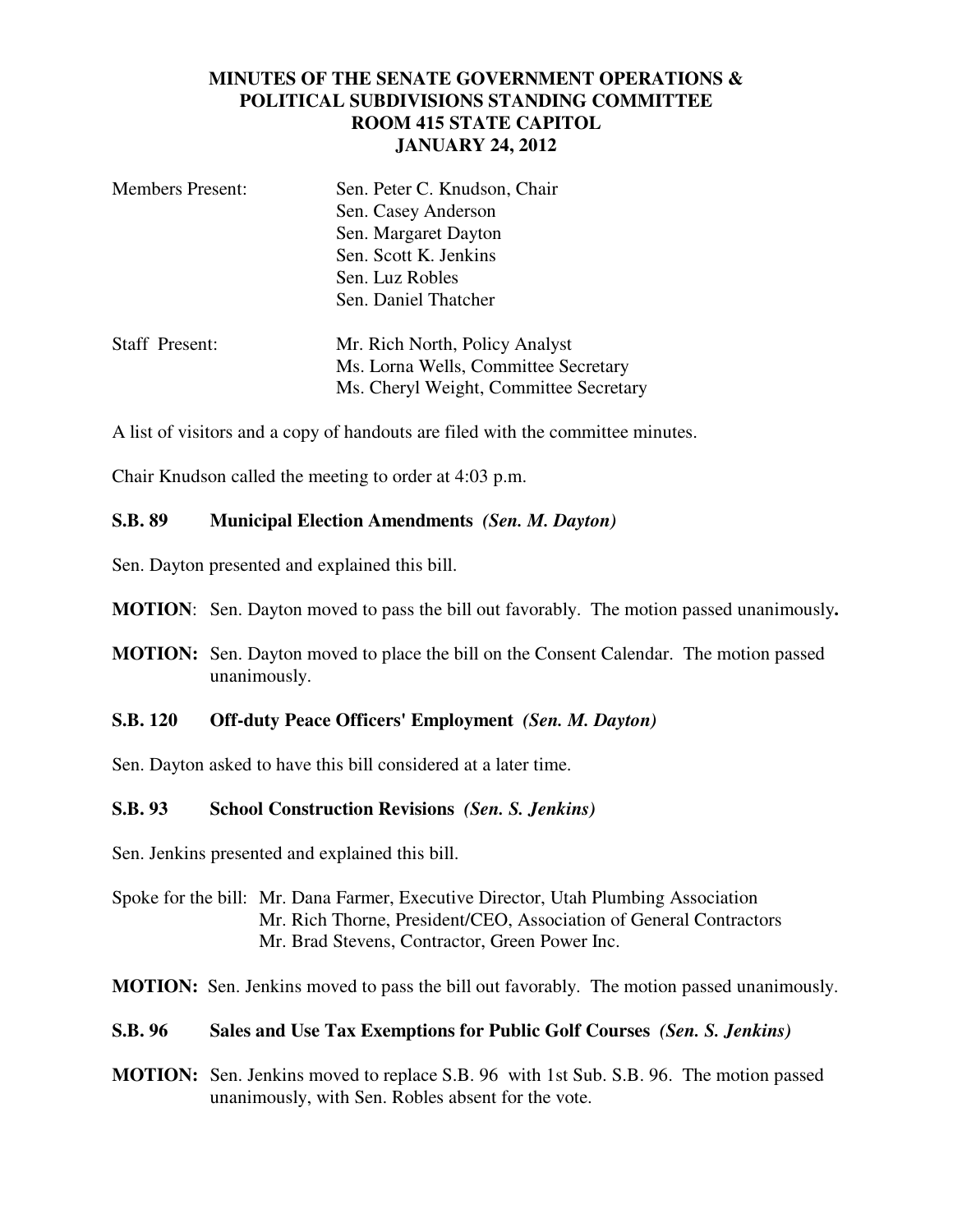Spoke for the bill: Mr. Royce Van Tassell, Utah Taxpayers Association Mr. Kevin Stratton, Owner, Cascade Golf Center

**MOTION:** Sen. Jenkins moved to pass the bill out favorably. The motion passed, with Sen. Robles absent for the vote.

# **S.B. 105 Utah Fallen Heroes Commemoration** *(Sen. W. Niederhauser)*

Sen. Niederhauser presented and explained the bill.

Spoke for the bill: Ms. Shannon Kramer, Gold Star Mother

**MOTION:** Sen. Dayton moved to pass the bill out favorably. The motion passed unanimously, with Sen. Robles absent for the vote.

# **S.B. 118 Transferable Development Rights Amendments** *(Sen. W. Niederhauser)*

Sen. Niederhauser presented and explained the bill.

Spoke for the bill: Ms. Jodi Hoffman, Lobbyist, Utah League of Cities and Towns Mr. Elliott Christensen

**MOTION:** Sen. Jenkins moved to pass the bill out favorably. The motion passed unanimously.

### **S.B. 114 Contesting Public Procurements** *(Sen. W. Niederhauser)*

Spoke for the bill: Mr. Kent Beers, Director, Utah State Purchasing

Spoke to the bill: Ms. Lois Wiesemann, Purchasing Director, Salt Lake Community College Mr. Lincoln Shurtz, Utah League of Cities and Towns Bruce Jones, President, Utah Transit Authority Mark Anderson, General Counsel, Utah Association of Special Districts

**MOTION:** Sen. Jenkins moved to move to the next item on the agenda. The motion passed unanimously.

# **S.C.R. 1 Concurrent Resolution Supporting Establishment of a Fund for Assistance to Families of Fallen Officers** *(Sen. K. Van Tassell)*

**MOTION:** Sen. Jenkins moved to pass the resolution out favorably. The motion passed unanimously.